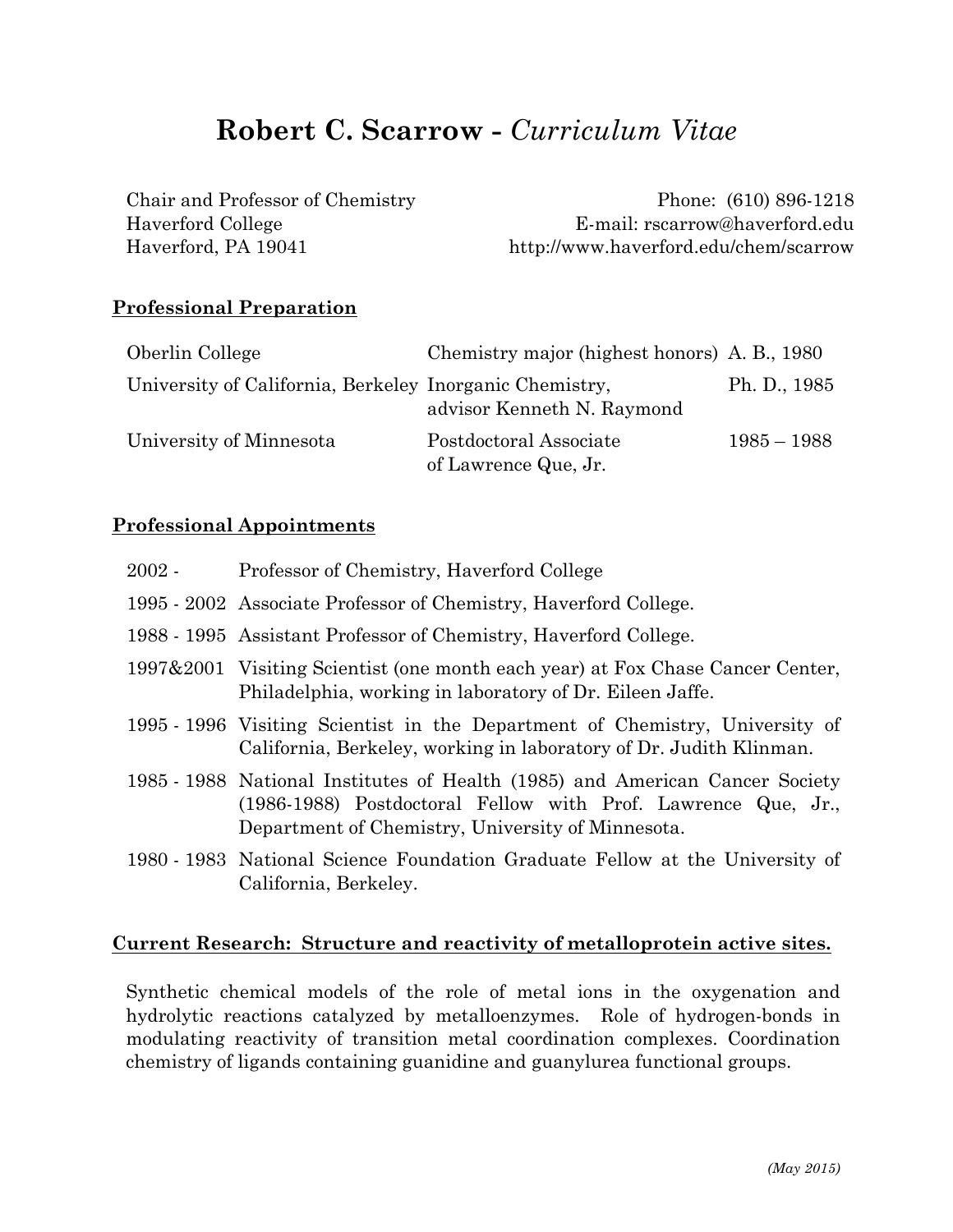# **Courses taught at Haverford College:**

- Chem 100 and/or101: General Chemistry (most years, 1989 2010)
- Chem 111: Chemical Structure and Bonding (2010; part of a new sequence replacing traditional General and Organic Chemistry courses).
- Chem 301 and/or 302: Laboratory in Chemical Structure and Reactivity (about every other year)
- Chem 312: Laboratory in Nuclear Magnetic Resonance Spectroscopy (2006–08)
- Chem 320: Concepts in Inorganic Chemistry (about every other year)
- Chem 351: Bioinorganic Chemistry (almost every year)
- Chem 352: Topics in Biophysical Chemistry (1993, 1996, 2000, 2001, 2004)
- Chem 358: Topics in Environmental Chemistry (2008, 2012)
- Chem 365: Research in Bioinorganic Chemistry (tutorial) (every year).
- ENVS 397: Senior Seminar in Environmental Studies (2012)
- Enzyme Reaction Mechanisms (1993 1997)

# **Administrative Responsibilities at Haverford College**

- Chair, Department of Chemistry  $(2000 02, 2013 14)$
- Director, Koshland Integrated Natural Science Center, 2010 13
- Chair, Tri-college (Swarthmore, Bryn Mawr, Haverford) Environmental Studies Working Group, 2010 – 11.
- Co-chair, Haverford College Environmental Studies Working Group, 2009 10.
- Chair, Institutional Review Board for Human Subject Research, 2004 10.
- Elected to Academic Council (tenure and promotions committee),  $2005 08$ .
- Chair, ad hoc committees for hiring a tenure-track Assistant Professor of Biology (three searches between 1998 and 2004)
- Representative to Center for Environmental Deans and Directors (CEDD), a national organization promoting environmental education (2008 – 11)
- Coordinator for Concentrations in Biochemistry and Biophysics (1994 95,  $1996 - 97$ ,  $2006 - 08$ ,  $2009 - 10$ ).
- Webmaster for departmental web site (http://www.haverford.edu/chemistry), 1998 – 2014.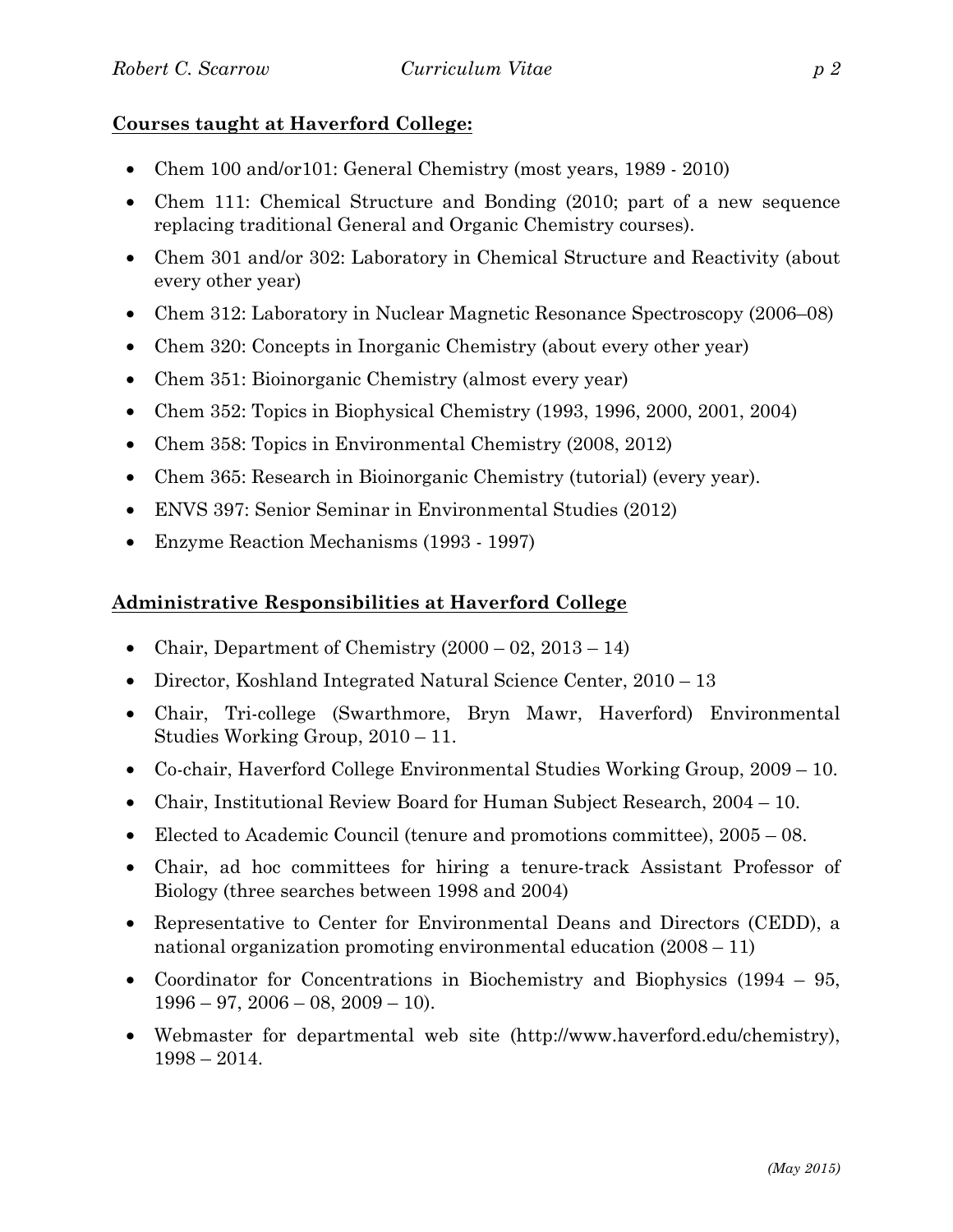# **Service to the Wider Scholarly Community**

Reviewer (of typically one or more articles per year) for each of the following journals: *Inorganic Chemistry*, *Journal of the American Chemical Society*, *Biochemistry* and *Journal of Biological Inorganic Chemistry*.

Member of American Chemical Society (ACS) and Society for Biological Inorganic Chemistry (SBIC).

Chemistry Department reviewer for Dickinson (2001) and Gettysburg (2003) Colleges and for Santa Clara University (2014).

Member of Proposal Review Panels:

- National Synchrotron Light Source Spectroscopy Proposal Study Panel (2000-2002).
- NSF Graduate Fellowship program (1998 2000)
- NIH Academic Research Enhancement Awards (1995)
- NSF Research Experiences for Undergraduates (REU) program (1993)

Ad hoc proposal reviewer for National Science Foundation, Research Corporation, Petroleum Research Fund and other funding agencies.

Member of doctoral thesis committee for inorganic chemistry student at U. Delaware (2012 – 2015).

#### **Individual Research Grants**

National Synchrotron Light Source (U.S. Department of Energy): General User beam time grants #96-X-1246, 5125, 4741, 4340 and 4294: "X-ray Absorption Spectroscopy of Catalytic Metal Centers in Novel Porous Materials", "EXAFS Studies of Manganese Lipoxygenase and Related Enzymes", "XAS Studies of Porphobilinogen Synthase and Neurocuprein", and "XAS of Metalloprotein Model Systems that Bind and Activate Dioxygen and/or Nitric Oxide." 78 days of X-ray beam time, 2000 - 2006.

Andrew W. Mellon Foundation: New Directions Fellowship for Teacher-Scholars. "Change in research and teaching toward synthetic and physical inorganic coordination chemistry." 2002-2003. Sabbatical salary support (1 sem.) + \$5,000.

Anonymous foundation grant to Haverford College: "Interdisciplinary Studies of Structure and Reactivity of Proteins." 1997 - 1998. \$95,000.

National Synchrotron Light Source (U.S. Department of Energy): General User beam time grants #96-X-1246, #3046 and #3412: "X-ray Absorption Spectroscopy of Porphobilinogen Synthase, Neurocuprein and Lipoxygenase"; "X-ray Absorption Spectroscopy of Nitrile Hydratase and Inorganic Model Complexes" and "X-ray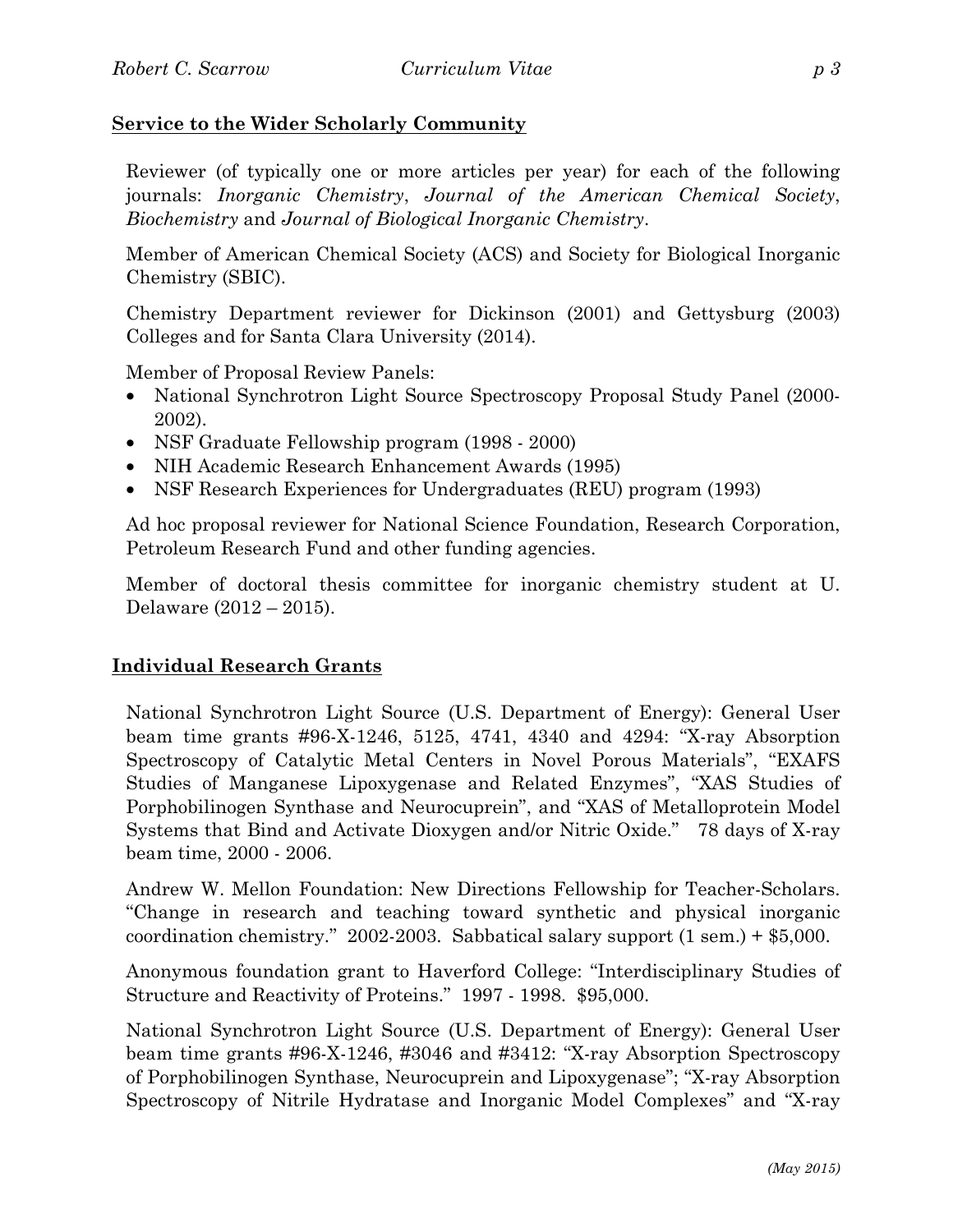Absorption Spectroscopy of Metallo-imprinted Polymer Hosts". 66 days of X-ray beam time, 1992 - 1999.

National Science Foundation: Research Opportunity Award, as extension to National Science Foundation Grant DMB89-11632 to Dr. Judith Klinman, University of California, Berkeley. 1995 - 1996. \$15,000. (Support for sabbatical leave).

National Institutes of Health: Academic Research Enhancement Award, grant 1R15GM51045-01. "Structure and Reactivity of Iron(II) in Lipoxygenase." 1994 - 1998. \$103,000.

#### **Collaborative Research Grants**

"Acquisition of an LC/MS System to Support the Integrated Teaching and Research Program at Haverford College." NSF grant # 0420620, \$235,953, 2004 – 2005 (co-PI with four other faculty members from Chemistry Department).

National Institutes of Health (subcontract from University of Kansas): grant 1 RO1 GM 58680-01 (P.I.: Andrew S. Borovik). "Catalytic Metallo-Biomimetic Sites in Porous Hosts." Subcontract is for X-ray spectroscopy. 1999 - 2003. \$41,946 (amount of sub-contract).

"Interdisciplinary Studies of Structure and Reactivity of Proteins". Grant from Anonymous Foundation to Haverford College. 1997- 1998. \$200,000. (co-PI with Rob Fairman of Biology Department).

#### **Grants to Support Student Learning and Scholarship**

Member of writing and grant administration committees for Howard Hughes Medical Institute's Undergraduate Biological Sciences Education Program. 2000 – 04. \$1,700,000.

Lead proposal writer and faculty contact for the following grants to Haverford College to support student research and scholarship:

- Arnold and Mabel Beckman Foundation: Beckman Scholars program at Haverford College. 1999 – 2001: \$52,800 and 2005 – 08: \$76,000.
- Merck Foundation: Merck/AAAS Undergraduate Science Research Program. 1996 – 99. \$60,000.
- Merck Foundation: Merck/UNCF Undergraduate Research Science Scholarship Award. 2001 - 02. \$25,000.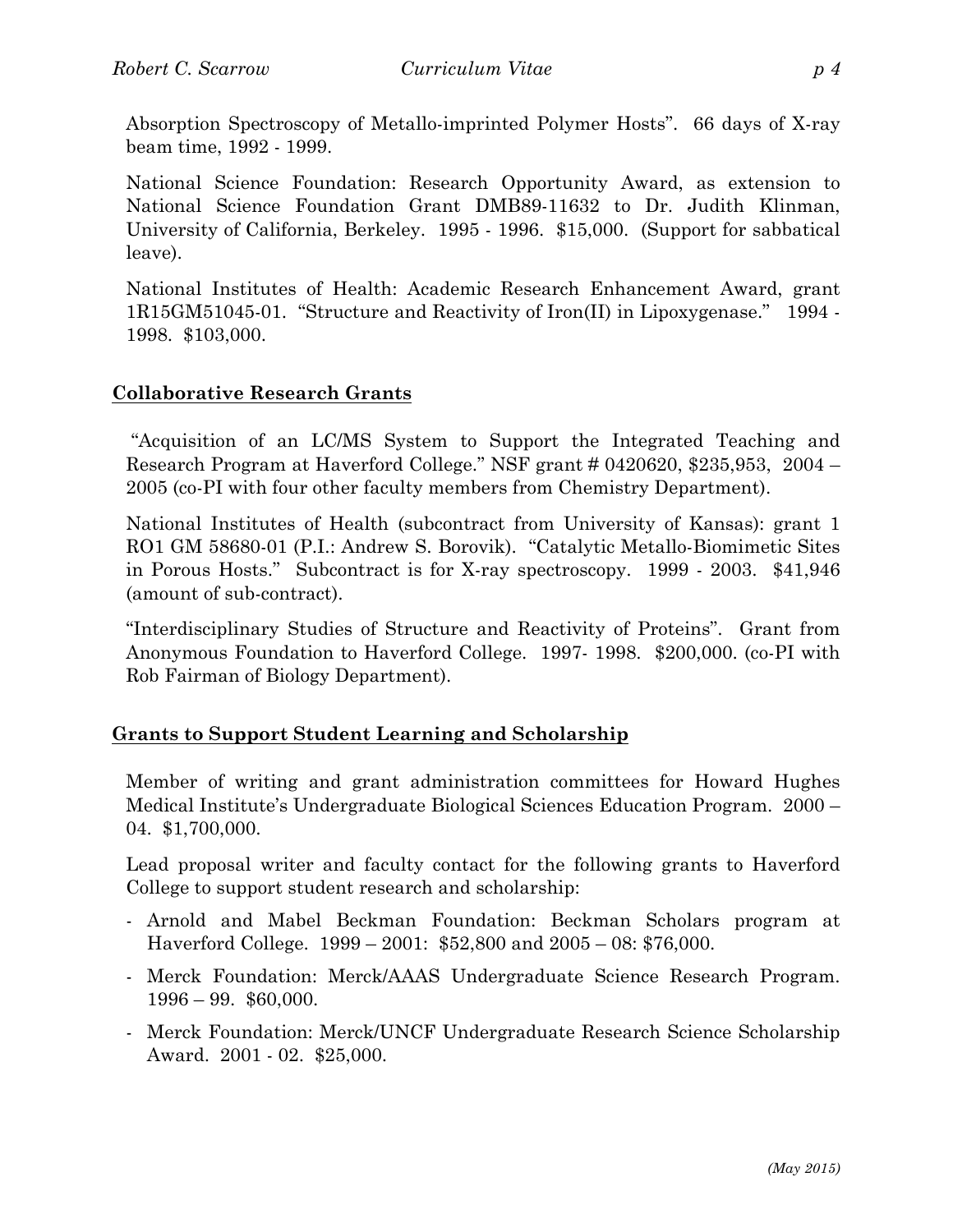National Science Foundation, Division of Undergraduate Education, grant 8951132. "Modern Electrochemistry Instrumentation for an Undergraduate Laboratory Course." 1989 - 1991. \$15,810.

#### **Refereed Scientific Publications**

(Haverford College undergraduates are underlined)

- 1. "Trigonal Bi- and Monopyramidal Cobalt(II) Complexes of a Novel Guanidine-Based Tripodal Ligand." Searls, C. E.; Kleespies, S. T.; Eppright, M. L.; Schwartz, S. C.; Yap, G. P. A.; Scarrow, R. C. *Inorg. Chem.*, **2010**, *49*, 11261– 11263.
- 2. "Identification of the Dinuclear and Tetranuclear Air-Oxidized Products Derived from Labile Phenolate-Bridged Dimanganese(II) Pyridyl-Chelate Compounds." Larsen, F. B.; Boisen, A.; Berry, K. J.; Moubaraki, B.; Murray, K. S.; McKee, V.; Scarrow, R. C.; McKenzie, C. J. *Eur. J. Inorg. Chem.* **2006**, *2006*, 3841–3852.
- 3. "Development of porous materials for heterogeneous catalysis: kinetic resolution of epoxides." Welbes, L. L.; Scarrow, R. C.; Borovik, A. S. *Chem. Commun.*, **2004**, 2544-2545.
- 4. "How does cyanide inhibit superoxide reductase? Insight from synthetic FeIIIN4S model complexes." Shearer, J.; Fitch, S. B.; Kaminsky, W.; Benedict, J.; Scarrow, R. C.; Kovacs, J. A. *Proc. Natl. Acad. Sci. U.S.A.* **2003**, *100*, 3671-3676.
- 5. "A dihydroxo-bridged Fe(II)-Fe(III) complex: A new member of the diiron diamond core family."Egdal, R. K.; Hazell, A.; Larsen, F. B.; McKenzie, C. J.; Scarrow, R. C. *J. Am. Chem. Soc.* **2003**, *125*, 32-33.
- 6. "Synthetic Models For the Cysteinate–Ligated Non–Heme Iron Enzyme Superoxide Reductase: Observation and Structural Characterization by XAS of an FeIII-OOH Intermediate."Shearer, J.; Scarrow, R. C.; Kovacs, J. A. *J. Am. Chem. Soc.* **2002**, *124*, 11709-11717.
- 7. "The First Example of a Nitrile Hydratase Model Complex that Reversibly Binds Nitriles."Shearer, J.; Jackson, H. L.; Schweitzer, D.; Rittenberg, D. K.; Leavy, T. M.; Kaminsky, W.; Scarrow, R. C.; Kovacs, J. A. *J. Am. Chem. Soc.* **2002**, *124*, 11417-11428.
- 8. "Probing the Structure of Immobilized Metal Sites in Porous Organic Hosts by Xray Absorption Spectroscopy." Padden, K. M.; Krebs, J. F.; Trafford, K. T., Yap, G. P. A.; Rheingold, A. H.; Borovik, A. S.; Scarrow, R. C. *Chem. Mater.* **2001**, *13*, 4305-4313.
- 9. "Immobilized Metal Complexes in Porous Organic Hosts: Development of a Material for the Selective and Reversible Binding of Nitric Oxide."Padden, K.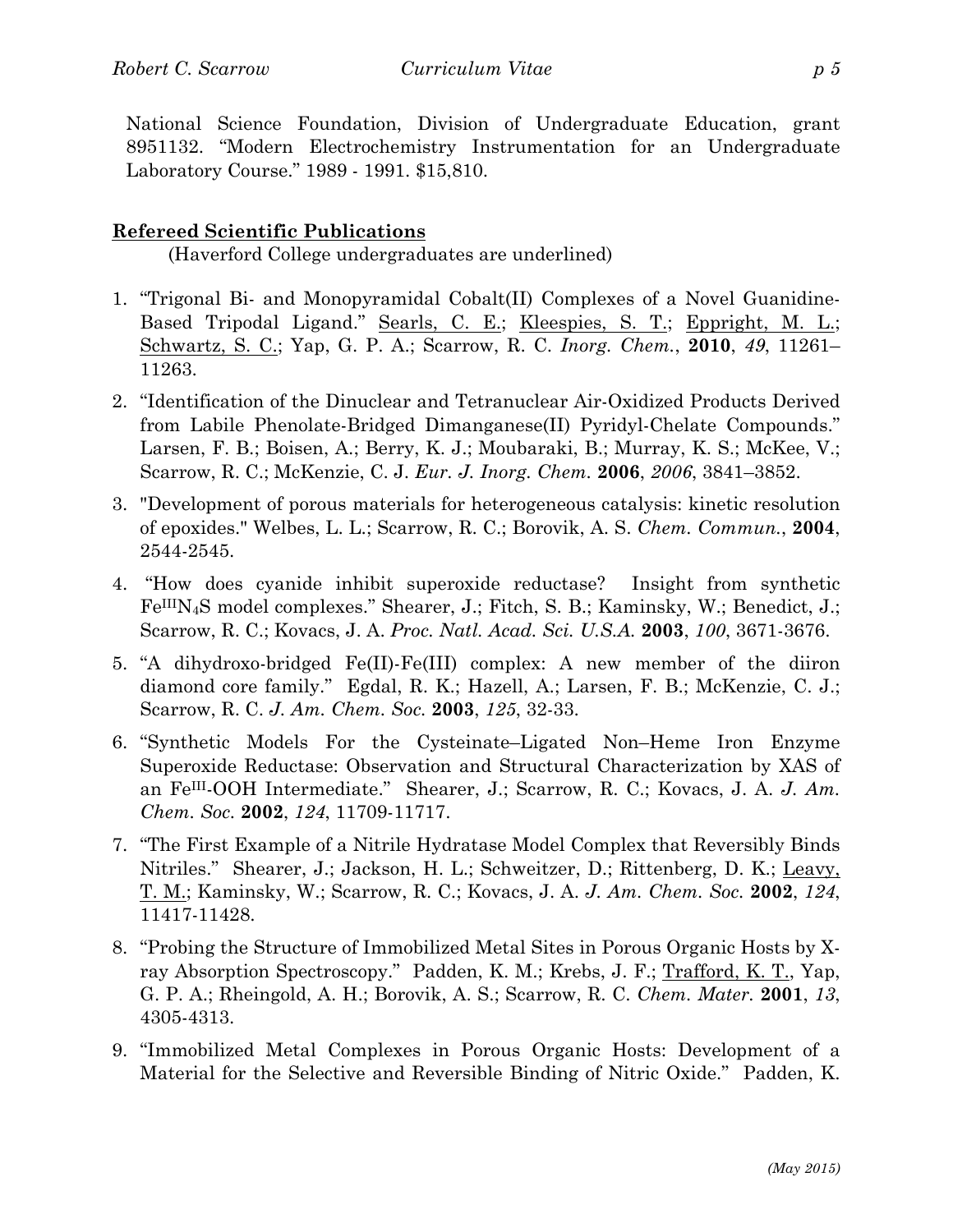M.; Krebs, J. F.; MacBeth, C. E.; Scarrow, R. C.; Borovik, A. S. *J. Am. Chem. Soc.*  **2001**, *123*, 1072-1079.

- 10."Porphobilinogen synthase from pea: expression from an artificial gene, kinetic characterization, and novel implications for subunit interactions."Kervinen, J.; Dunbrack, R. L., Jr.; Litwin, S.; Martins, J.; Scarrow, R. C.; Volin, M.; Yeung, A. T.; Yoon, E.; Jaffe, E. K. *Biochemistry* **2000**, *39*, 9018-9029.
- 11."Protonation of porphyrin in iron-free cytochrome c: Identification of monocation free base porphyrin, a charge analogue of ferric heme."Zentko, S.; Scarrow, R. C.; Wright, W. W.; Vanderkooi, J. M. *Biospectroscopy* **1999**, *5*, 141-150.
- 12."X-ray Spectroscopy of Nitric Oxide Binding to Iron in Inactive Nitrile Hydratase and a Synthetic Model Compound."Scarrow, R. C.; Strickler, B. S.; Ellison, J. J.; Shoner, S. C.; Kovacs, J. A.; Cummings, J. G.; Nelson, M. J. *J. Am. Chem. Soc.*  **1998**, *120*, 9237-9245.
- 13."Nitrile Hydratase from *Rhodococcus rhodochrous* J1 Contains a Non-Corrin Cobalt Ion with Two Sulfur Ligands."Brennan, B. A.; Alms, G.; Nelson, M. J.; Durney, L. T.; Scarrow, R. C. *J. Am. Chem. Soc.* **1996**, *115*, 9194-9195.
- 14."X-ray Spectroscopy of Nitrile Hydratase at pH 7 and 9."Scarrow, R. C.; Brennan, B. A.; Cummings, J. G.; Jin, H.; Duong, D. J.; Kindt, J. T.; Nelson, M. J. *Biochemistry* **1996**, *35*, 10078-10088.
- 15."Circular Dichroism and X-ray Spectroscopies of *Azotobacter vinelandii* Nitrogenase Iron Protein: MgATP and MgADP Induced Protein Conformational Changes Affecting the [4Fe-4S] Cluster and Characterization of a [2Fe-2S] Form."Seefeldt, L. C.; Ryle, M. J.; Lanzilotta, W. N.; Scarrow, R. C.; Jensen, G. M. *J. Biol. Chem.* **1996**, *271*, 1551-1557.
- 16."Structure and Kinetics of Formation of Catechol Complexes of Ferric Soybean Lipoxygenase-1."Nelson, M. J.; Brennan, B. A.; Chase, D. B.; Cowling, R. A.; Grove, G. N.; Scarrow, R. C. *Biochemistry* **1995**, *34*, 15219-15229.
- 17."X-ray Spectroscopy of the Iron Site in Soybean Lipoxygenase-1: Changes in Coordination upon Oxidation or Addition of Methanol."Scarrow, R. C.; Trimitsis, M. G.; Buck, C. P.; Grove, G. N.; Cowling, R. A.; Nelson, M. J. *Biochemistry* **1994**, *33*, 15023-15035.
- 18."EXAFS studies of uteroferrin and its anion complexes."True, A. E.; Scarrow, R. C.; Randall, C. R.; Holz, R. C.; Que, L., Jr. *J. Am. Chem. Soc.* **1993**, *115*, 4246- 4255.
- 19."A novel iron-sulfur center in nitrile hydratase from Brevibacterium sp." Nelson, M. J.; Jin, H.; Turner, I. M., Jr.; Grove, G.; Scarrow, R. C.; Brennan, B. A.; Que, L., Jr. *J. Am. Chem. Soc.* **1991**, *113*, 7072-7073.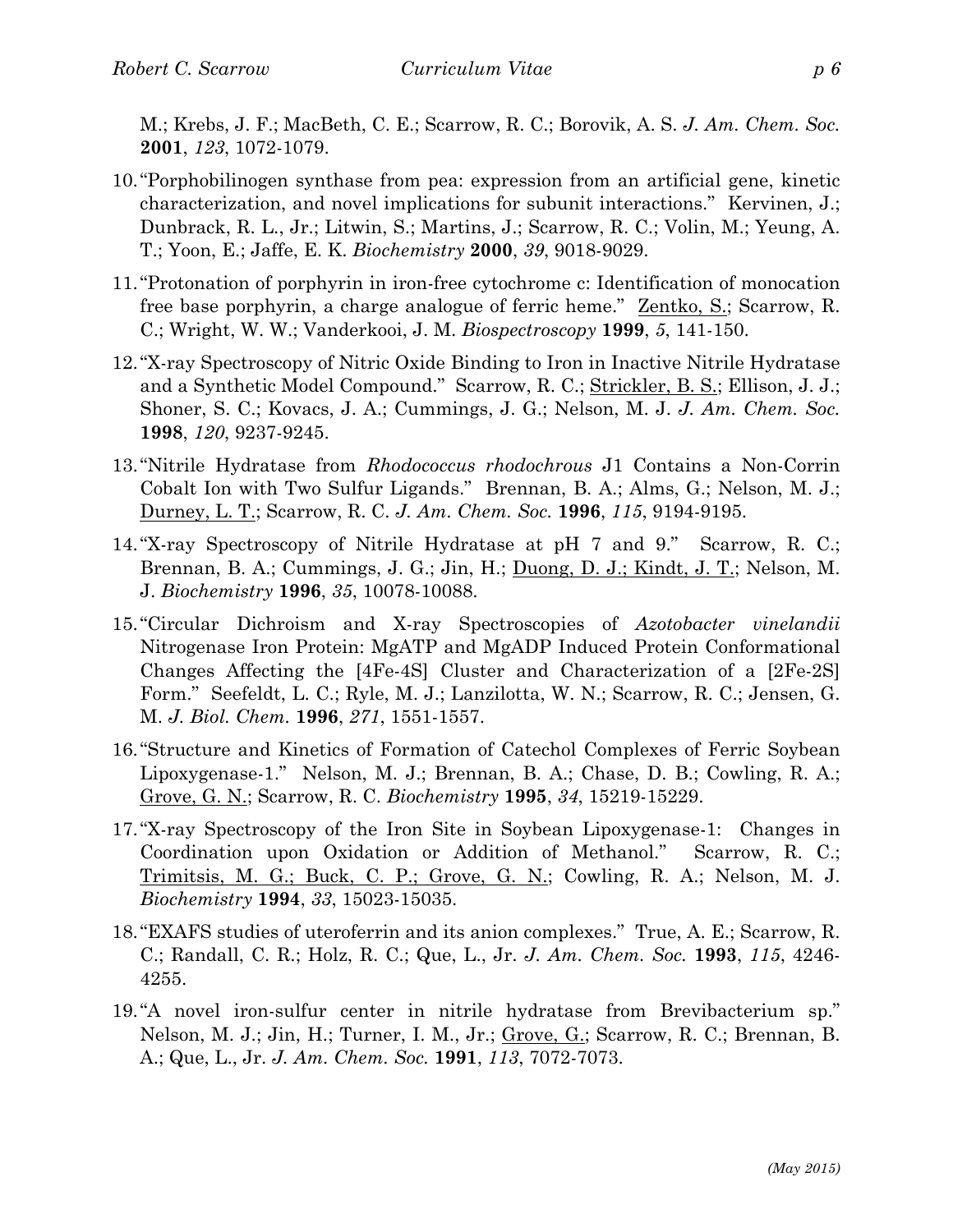- 20."Iron(III) coordination chemistry of linear dihydroxyserine compounds derived from enterobactin."Scarrow, R. C.; Ecker, D. J.; Ng, C.; Liu, S.; Raymond, K. N. *Inorg. Chem.* **1991**, *30*, 900-906.
- 21."A nuclear magnetic resonance study of ligands coordinated to iron in reduced uteroferrin and several of its oxoanion complexes."Scarrow, R. C.; Pyrz, J. W.; Que, L., Jr. *J. Am. Chem. Soc.* **1990**, *112*, 657-665.
- 22."X-ray absorption spectroscopic studies of the sulfide complexes of hemerythrin." Maroney, M. J.; Scarrow, R. C.; Que, L., Jr.; Roe, A. L.; Lukat, G. S.; Kurtz, D. M., Jr. *Inorg. Chem.* **1989**, *28*, 1342-1348.
- 23."Active sites of binuclear iron-oxo proteins."Que, L., Jr.; Scarrow, R. C. in "Metal Clusters in Proteins"; L. Que, Jr., Ed.**1988**; Vol. 372; pp 152-178.
- 24."Synthesis of N-alkyl-3-hydroxy-2(1H)-pyridinones and coordination complexes with iron(III)."Scarrow, R. C.; Raymond, K. N. *Inorg. Chem.* **1988**, *27*, 4140- 4149.
- 25."Ferric ion sequestering agents. 16. Two dihydroxamic acid derivatives of EDTA and DTPA."Turowski, P. T.; Rodgers, S. J.; Scarrow, R. C.; Raymond, K. N. *Inorg. Chem.* **1988**, *27*, 474-481.
- 26."Preparation of hydroxypyridonates as chelating agents for iron and their pharmacological use."Raymond, K. N.; Scarrow, R. C.; White, D. L. **1 Sep 1987**, 55 pp. Avail. NTIS Order No. PAT-APPL-6-796815.
- 27."EXAFS studies of binuclear iron proteins: hemerythrin and ribonucleotide reductase."Scarrow, R. C.; Maroney, M. J.; Palmer, S. M.; Que, L., Jr.; Roe, A. L.; Salowe, S. P.; Stubbe, J. *J. Am. Chem. Soc.* **1987**, *109*, 7857-7864.
- 28."Probing coordination environments of binuclear iron proteins such as hemerythrin and ribonucleotide reductase by EXAFS spectroscopy."Scarrow, R. C.; Que, L., Jr. *Recl. Trav. Chim. Pays Bas* **1987**, *106*, 254.
- 29."EXAFS studies of the B2 subunit of the ribonucleotide reductase from E. coli." Scarrow, R. C.; Maroney, M. J.; Palmer, S. M.; Que, L., Jr.; Salowe, S. P.; Stubbe, J. *J. Am. Chem. Soc.* **1986**, *108*, 6832-6834.
- 30."Ferric ion sequestering agents. 14. 1-Hydroxy-2(1H)-pyridinone complexes: properties and structure of a novel Fe-Fe dimer."Scarrow, R. C.; White, D. L.; Raymond, K. N. *J. Am. Chem. Soc.* **1985**, *107*, 6540-6546.
- 31."Ferric ion sequestering agents. 13. Synthesis, structures, and thermodynamics of complexation of Co(III) and Fe(III) tris complexes of several chelating hydroxypyridinones."Scarrow, R. C.; Riley, P. E.; Abu-Dari, K.; White, D. L.; Raymond, K. N. *Inorg. Chem.* **1985**, *24*, 954-967.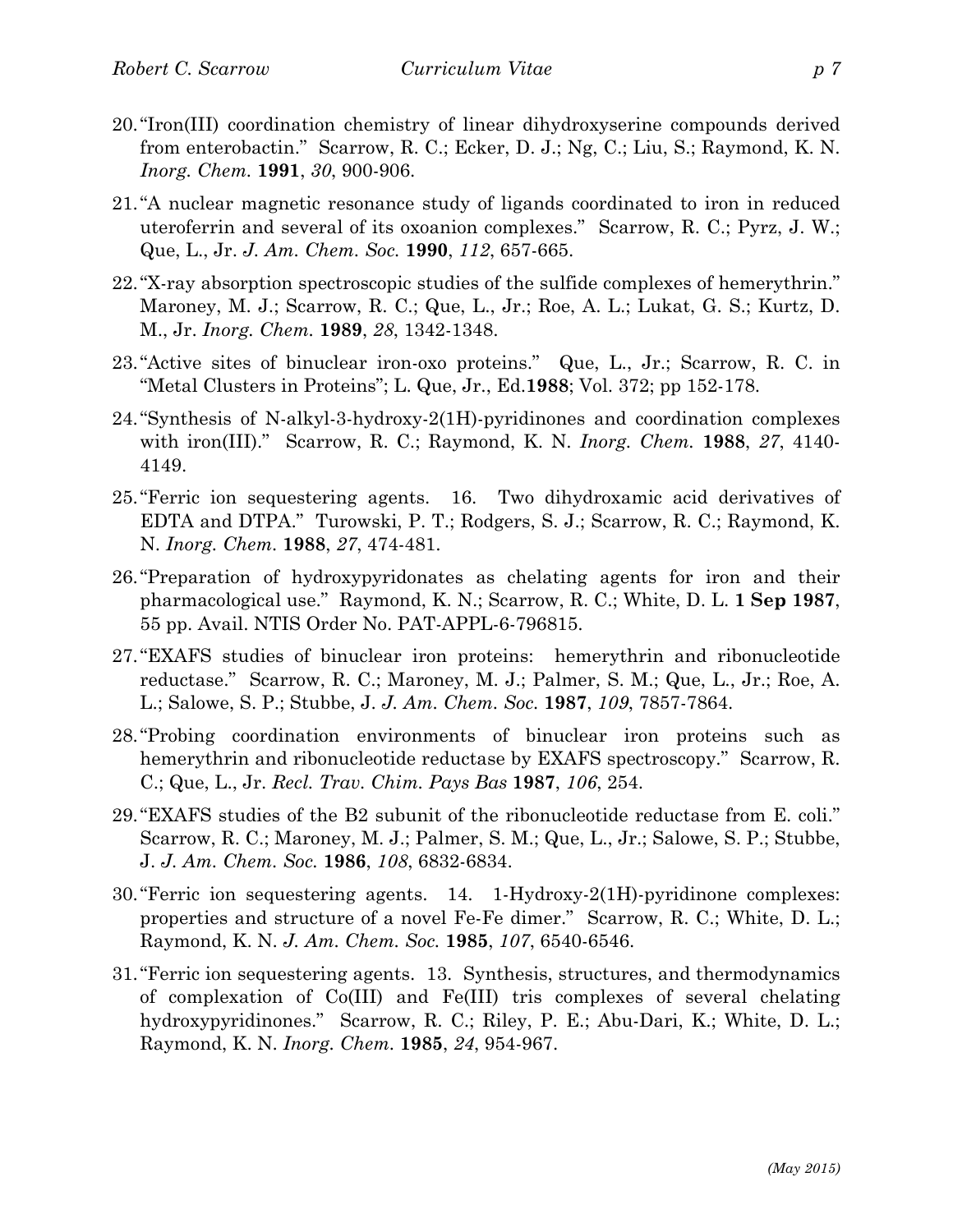32. "sym-Triphenylcyclopropenylium hexabromotellurate  $(V)$ ,  $(C_{21}H_{15})_2[TeBr_6]$ ." Borgias, B. A.; Scarrow, R. C.; Seidler, M. D.; Weiner, W. P. *Acta Crystallogr., Sect. C* **1985**, *41*, 476-479.

### **Other noteworthy activities at Haverford College**

- Participant in NSF-sponsored Math Science Partnership of Greater Philadelphia (2004 - 07); received funding for developing and introducing curricular innovations to Chemistry 100/101 (General Chemistry).
- Participant in HHMI-supported Faculty Development Courses in Bioinformatics (2000 - 02) and Statistics in the Sciences (2004 - 05).
- Worked with departmental colleagues to design new teaching and research laboratory space in the Koshland Integrated Natural Sciences Center, and as department chair coordinated the move to new facilities in the summer of 2001.

#### **Undergraduate students mentored since class of 1995**

(and subsequent career paths)

1995-2013: 35 students, 25 of whom have pursued graduate study: 11 to Ph.D. or M.S. in Chemistry or Biochemistry, 3 to Engineering, 1 to Philosophy of Science, 8 to M.D. programs, 5 to other health graduate programs, 2 to J.D. (law) programs.

- 2014 Toan Nguyen (resident advisor, NYU Abu Dhabi program) Dedo Okyere (M.P.H. program at U. Texas, Houston)
- 2013 Jolie Krooks (M.D. program, Florida Atlantic U.) Sumin Park (M.D. program, Quinnipiac U.)
- 2012 Jeffrey Schneider (M.D./Ph.D. program, New York U.) Kevin D'Aquilla (Res. Tech., U. of Pennsylvania)
- 2011 Sarina Schwartz (M.S., Chemistry, New York U.; biotech industry) Kayleigh Herrick-Reynolds (Res. Asst., Memorial Sloan-Kettering C. C.) Jonathan Witt (Ph. D. program, Chemistry, Vanderbilt U.) Andrew Mumma (unknown)
- 2010 Cassandra Searls (advertising copywriter)
- 2008 Scott Kleespies (Ph. D. program, Chemistry, U. Minnesota) Jeffrey Suell (teaching science at private high school) Kris Brower (software developer)
- 2007 Ike Nwaneshiudu (Ph.D., Chem. Engineering, U. Washington) Atum Buo (graduate program in Molecular Medicine, U. MD, Baltimore)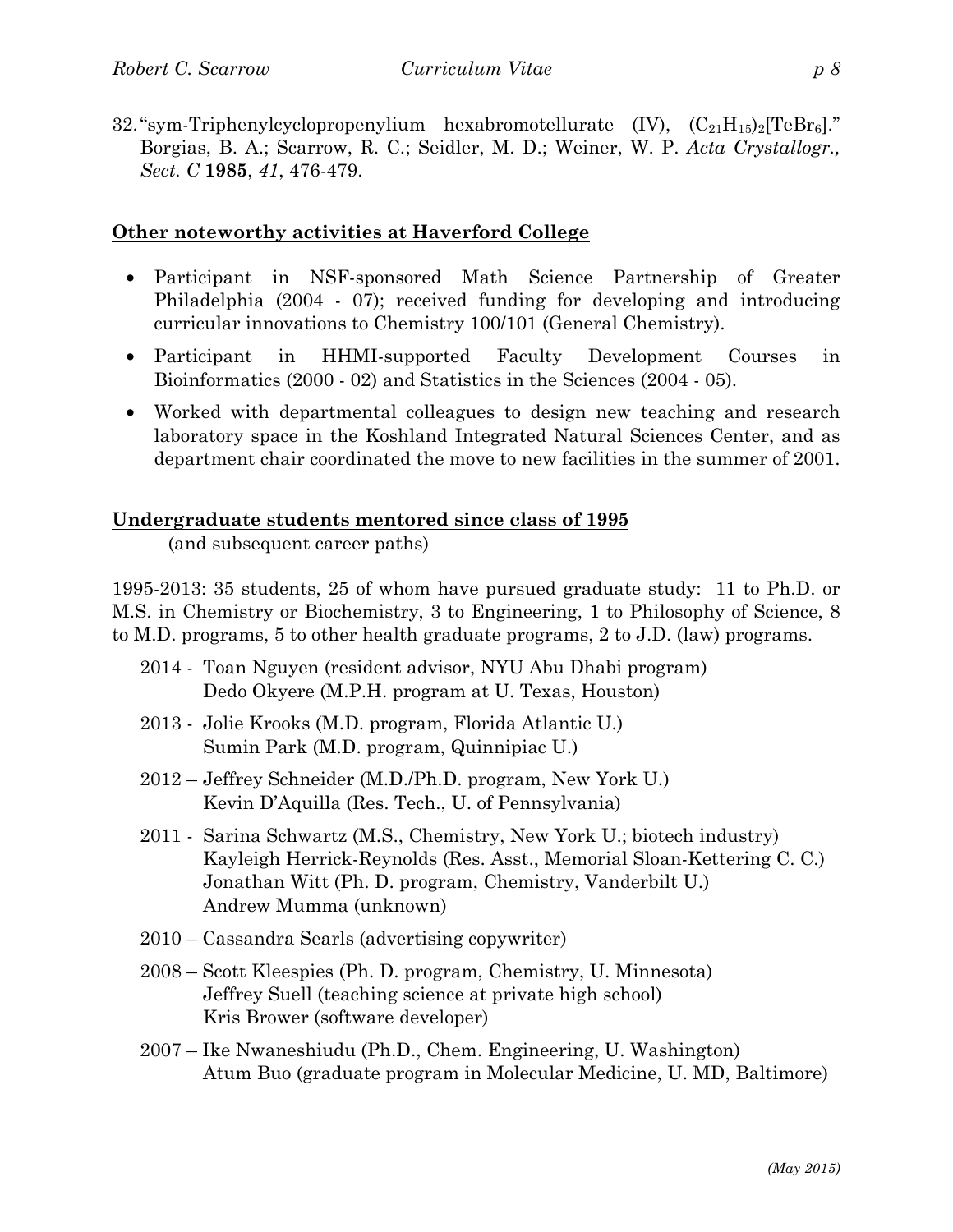Matthew Eppright (D.D.S., New York U.) Tim Arling (M.D., U. Maryland)

- 2006 Joshua Mertz (Ph.D., Chemistry, Northwestern U.) Lauren Monhait (V.M.D., Tufts) Sachiko Yoneyama (M.P.H., U. Michigan)
- 2005 Lisa Paschall [Ammirati] (M.A., Philosophy of Science, U. Cal. San Diego; high school teaching) Sarah Riehl (M.D., Wayne State U)
- 2004 Jonathan Hull (Ph.D., Chemistry, Yale; now at Brookhaven Nat'l. Lab.) Anne Zorn (J. D., Minnesota; Associate at Faegre and Benson, LLP)
- 2002 Tanya Leavy (Ph.D., Chemistry, U. Cal. Berkeley; Scientific Advisor Darby & Darby [intellectual law firm]), Nicolle Ginsberg [Block] (M.D. & resident in family med., U. N. Carolina) Bryce Dickinson (Ph.D., Civil and Environ. Eng., Duke U.)
- 2001 Brian Kim (M.D., U. Washington; resident in dermatology, U. Penn.)
- 1999 Matthew Sazinsky (Ph.D., Chemistry, M.I.T.; Asst. Prof. Pomona C.) Jessica Shapiro[-Ebert] (Ph. D., Biochemistry, Stanford)
- 1998 Katharine Trafford (M.Chem.E., U. Penn.; British Petroleum) David Levine (M.S., Biochemistry, Washington U.; J.D., New York U.; now Associate with Paul, Weiss, Rifkind, Wharton & Garrison LLP) Brenda Fishman (Bryn Mawr) (M.D., U. Colorado)
- 1997 Brent Strickler (Ph.D., Chemistry, Illinois; Scientist, MZA Associates)
- 1995 Reza Ghiladi (Ph.D., Chemistry, Johns Hopkins U.; Asst. Prof. NCSU) Lewellyn Durney (information specialist)]

#### **Student Presentations since 1999** (by mentored students)

(Haverford College undergraduates are underlined; \* = presenting author)

- 1. J. A. Krooks,\* J. A. Schneider, G. P. A. Yap, R. C. Scarrow "Isothiocyanato Co(II) and Cu(II) complexes of a four coordinate tripodal ligand (FCTL) with a conformable binding pocket." Poster presentation *244th National Meeting of the American Chemical Society*, Philadelphia, PA, August 22, 2012.
- 2. K. T. D'Aquilla,\* K. M. Herrick-Reynolds, G. P. Yap, R. C. Scarrow "Structural comparisons of  $\text{DIG}_2$ tren and  $\text{DIG}_3$ tren complexes with nickel(II)." Poster presentation *243rd National Meeting of the American Chemical Society*, San Diego, CA, March 25, 2012.
- 3. J. A. Schneider,\* S. C. Schwartz, G. P. Yap, R. C. Scarrow "Anion binding in cobalt complexes with a tripodal, triguanidine ligand." Poster presentation *243rd*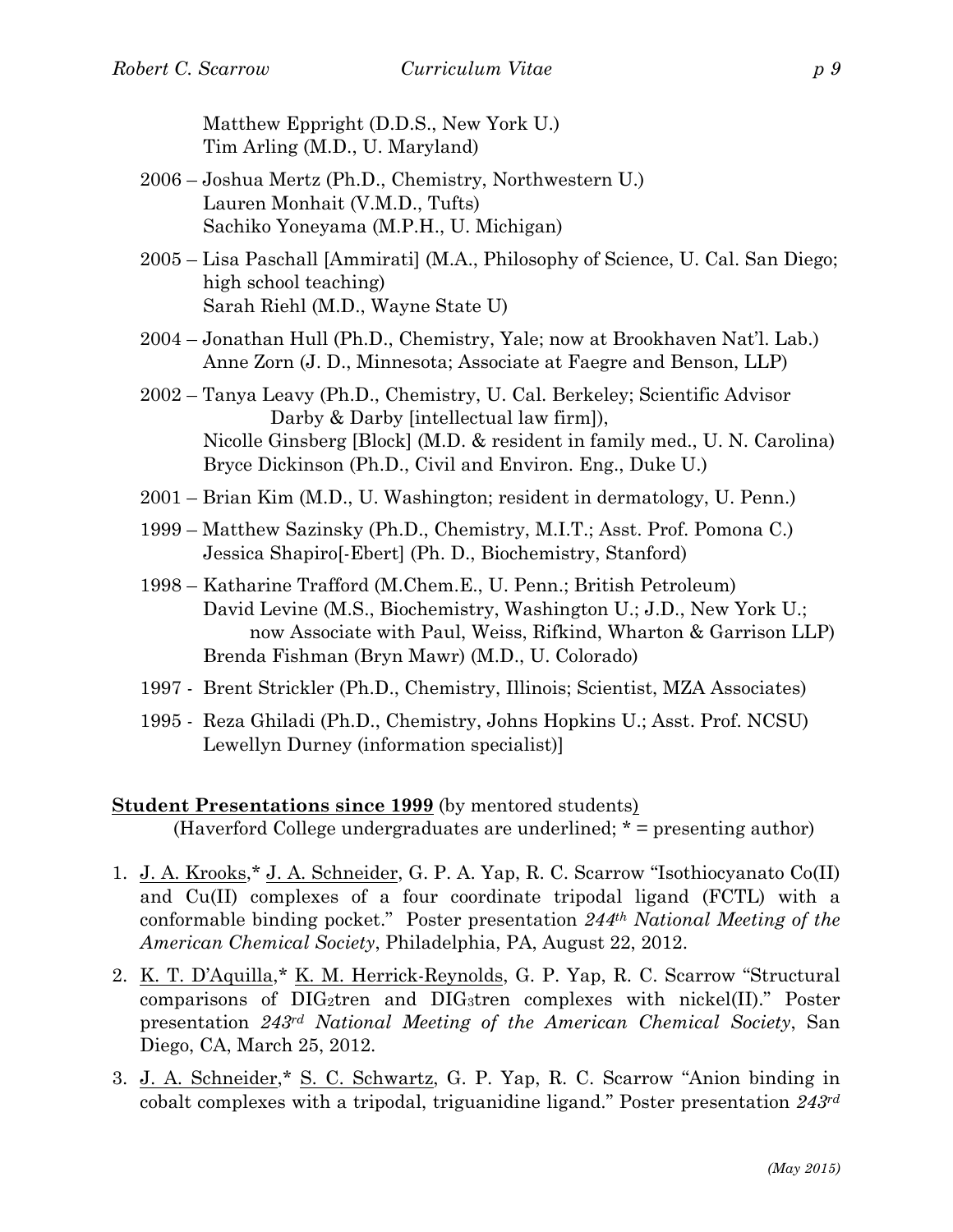*National Meeting of the American Chemical Society*, San Diego, CA, March 25, 2012.

- 4. K. A. A. Clark,\* R. C. Scarrow. "Guanylurea Sulfate complex with copper(II)." Poster presentation *238th National Meeting of the American Chemical Society*, Philadelphia, August 2008.
- 5. S. T. Kleespies,\* R. C. Scarrow. "Synthesis and Metal-Coordination of a Tripodal Guanidine Ligand." Poster presentation *238th National Meeting of the American Chemical Society*, Philadelphia, August 2008.
- 6. K. Clark,\*, R. C. Scarrow. "Cimetidine, Guanylurea Sulfate, and Cyanoguanidine Complexes with Several Transition Metals." Poster presentation *Fourth Annual Undergraduate Science Research Symposium,*  Ursinus College, November 2007.
- 7. B. W. Dickinson,\* C. J. McKenzie, R. C. Scarrow. "The structure and reactivity of Lipoxygenase reactive site models." Poster presentation *223rd National Meeting of the American Chemical Society*, Orlando, April 2002.
- 8. T. M. Leavy,\* R. C. Scarrow. "Exafs studies to elucidate the dioxygen binding properties of Co(II) complexes." Poster presentation *223rd National Meeting of the American Chemical Society*, Orlando, April 2002.
- 9. N. Ginsberg\*, R. C. Scarrow, E. K. Jaffe. X-ray absorption studies of zincbinding by porphobilinogen synthase. Poster presentation *223rd National Meeting of the American Chemical Society*, Orlando, April 2002.
- 10.B. Kim\*, R. C. Scarrow. "Lipoxygenase Inhibition By Hydroxypyridinone Fe(III) Chelators." Oral presentation. *National Conference on Undergraduate Research,* Lexington, KY, March 2001.
- 11.M. H. Sazinsky\*, J. Ehrenfeld, E. K. Jaffe, and R. C. Scarrow\*. "The Determination of Zn(II) Ligation in the Active Site of Mammalian Porphobilinogen Synthase by X-ray Absorption Spectroscopy." Poster presentation. *Enzyme Mechanisms Conference.* Napa, California. January 1999.

# **Conference Presentations since 1999**

(Haverford College undergraduates are underlined; \* = presenting author)

- 1. R. C. Scarrow\*, J. A. Schneider, Sarina C. Schwartz, Sumin Park, T. M. Nguyen "Anion binding by cobalt complexes of an H-bond donor triguanidine ligand". Oral presentation, 250th American Chemical Society National Meeting, Boston, Massachusetts, August 2015.
- 2. R. C. Scarrow\*, S. C. Schwartz, J. A. Schneider, T. Nguyen, S. D. Pineda, J. A. Yellets "Temperature-Dependent Binding to a Cobalt Complex of a Tripodal,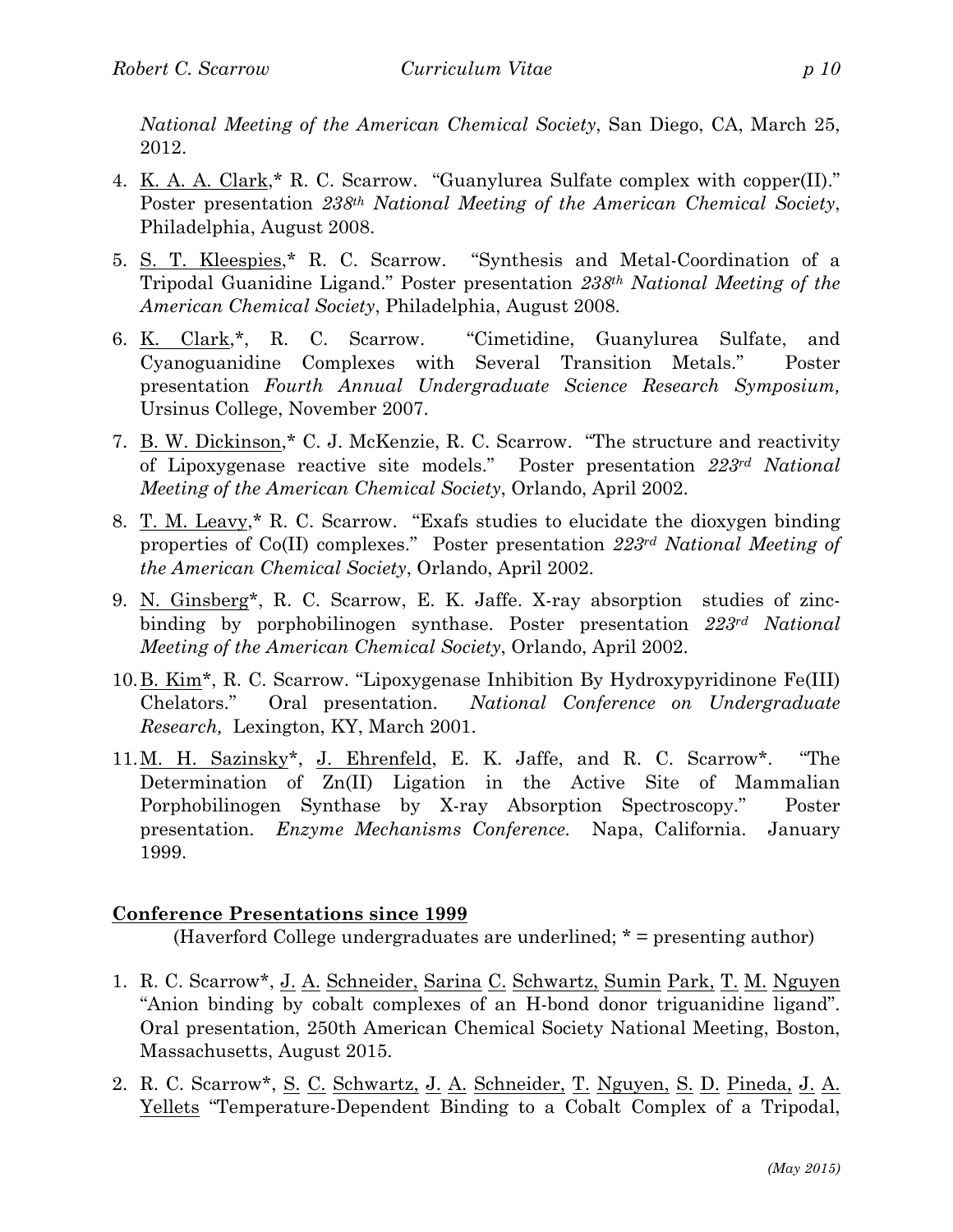Triguanidine Ligand" Poster presented at Gordon Research Conference on Metals in Biology, Ventura, CA, January 2015.

- 3. R. C. Scarrow,\* S. C. Schwartz, J. A. Schneider, S. Park "Solvent-Dependent Anion-Binding to a Metal Complex of a Tripodal, Triguanidine Ligand." Poster presented at Gordon Research Conference on Metals in Biology, Ventura, CA, January 2013.
- 4. R. C. Scarrow\*, K. M. Herrick-Reynolds, S. C. Schwartz, A. D. Mumma, J. A. Schneider "Coordination complexes of a tripodal ligand with hydrogen-bonding guanidine groups." Talk presented at the *243rd National Meeting of the American Chemical Society*, San Diego, CA, March 26, 2012.
- 5. R. C. Scarrow\*, S. A. Schwartz, K. Herrick-Reynolds, A. Mumma, M. Kist "Complexes of a Tri-Guanidine Ligand that offers Hydrogen Bonds in the Second Coordination Sphere - or Not." Poster presented at Gordon Research Conference on Metals in Biology, Ventura, CA, January 2011.
- 6. R. C. Scarrow\*, K. A. A. Clark "Coordination complexes of guanylurea ligands." Poster presented at Gordon Research Conference in Environmental Bioinorganic Chemistry, New Hampshire, July 2008, and at Gordon Research Conference on Metals in Biology, January 2009.
- 7. Robert C. Scarrow, Scott T. Kleespies, Katherine A. A. Clark, Jeffrey V. Suell, Matthew L. Eppright, A. S. Borovik, and Douglas R. Powell "Hydrogen-bonding in coordination complexes with ureato and guanidine groups." Oral presentation at American Chemical Society National Meeting, New Orleans, April 2008.
- 8. Robert C. Scarrow\*, Scott T. Kleespies, Katherine A. A. Clark, Jeffrey V. Suell, Matthew L. Eppright "Hydrogen-bonding possibilities for ligands coordinating through neutral guanidine groups." Poster presented at Gordon Research Conference on Metals in Biology, February 2008.
- 9. R. C. Scarrow\*, K. A. A. Clark, Kleespies, S. T., M. L. Eppright, L. E. Monhait, S. B. Riehl, "New Multidentate Ligands with Guanidinium Groups." Poster presented at Gordon Research Conference in Inorganic Chemistry, Newport, Rhode Island, July 2007.
- 10.R. C. Scarrow\*, Matthew Eppright, Candice Joe, Zhao Fang, Lauren Monhait, Sarah Riehl, "Metal Chelation by Guanidium-Containing Ligands". Poster presented at the Gordon Research Conference on Environmental Bioinorganic Chemistry. Andover, New Hampshire, June 2006.
- 11.H-bonding in complexes of chelating ligands with ureayl and guanidinyl functional groups. Robert C. Scarrow\*, Sarah B. Riehl, Lisa A. Paschall, Joshua L. Mertz, Lauren E. Monhait, Jonathan Hull, A. S. Borovik, Douglas R. Powell Poster presentation at the International Conference on Bio-Inorganic Chemistry (ICBIC), Ann Arbor, Michigan, August 2005.